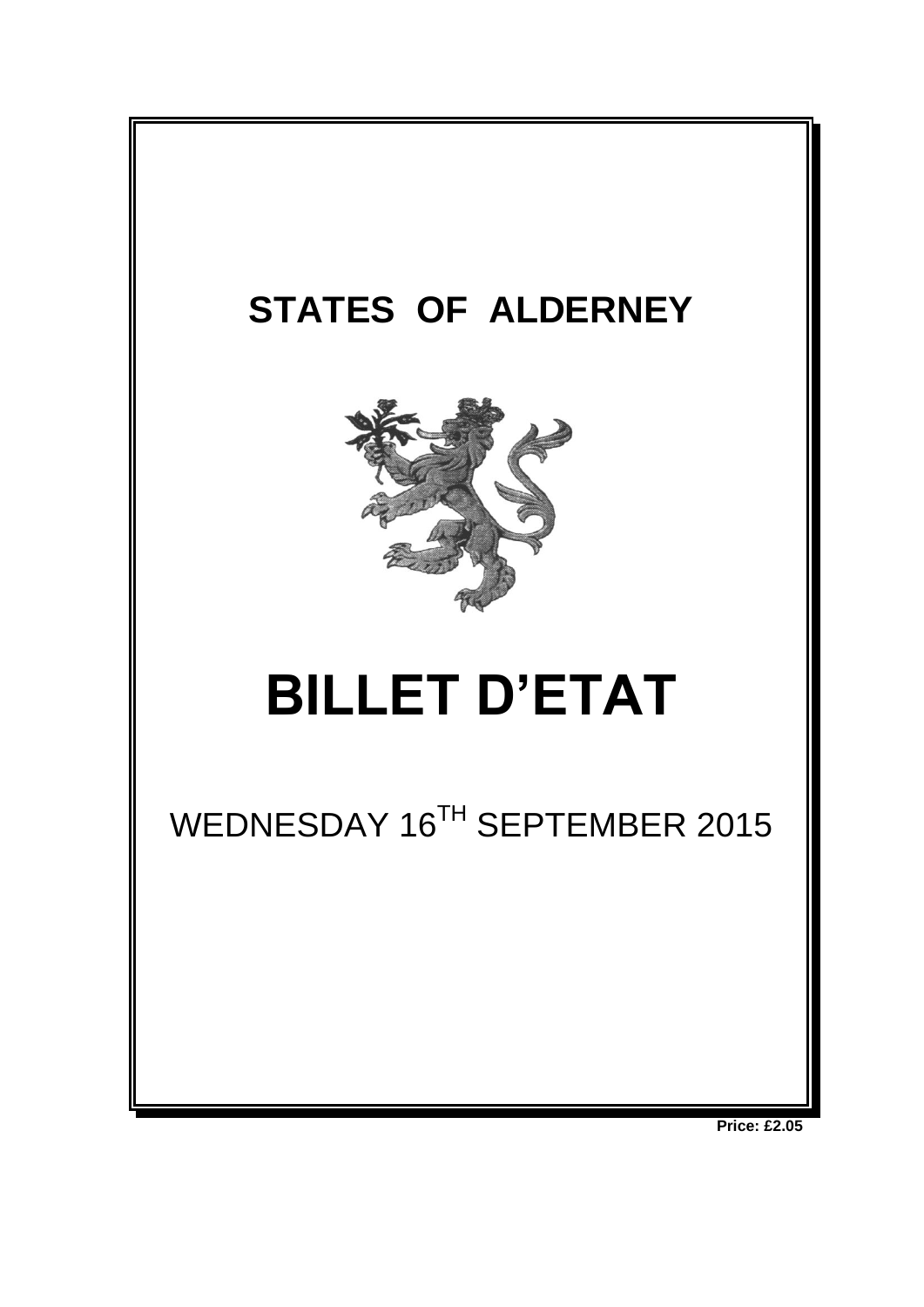# **STATES OF ALDERNEY**

## **BILLET D'ETAT FOR WEDNESDAY 16TH SEPTEMBER 2015**

#### **Members of the States:**

I have the honour to inform you that the Meeting of the States will be held at 5:30 pm on Wednesday  $16<sup>th</sup>$  September 2015. This will be preceded by the People's Meeting, which will be held on Wednesday 9<sup>th</sup> September 2015 at 7:00 pm in the Island Hall.

> W Stuart Trought **President**

## **Item I Chief Pleas**

Persons whose names are included on the Register of Voters and who have given due notice will address the States on matters of public interest.

## **Item II Speed Trials 2015**

## **The following letter was received from Mr Tugby, Chairman of the General Services Committee:-**

*"I am pleased to be able to report that the Guernsey Kart and Motor Club applied to the General Services Committee for permission to organise a three-day Sprint and Hill Climb event from the 17th to the 19th September this year. The Committee, having delegated permission to the Chief Executive's office, has noted the times and dates of the event and raised no objection. The necessary Ordinance has been prepared.*

*The Ordinance will allow competing vehicles to exceed the speed limit etc., and to permit the closure along the course (a) on the road extending from Whitegates (Hammond Memorial) to Route des Mielles (Corbletts bay car park), (b) the road*  extending from Le Grand Val (Judges Pond) to Tourgis Hill and (c) Tourgis Hill *along the extent of the Hill Climb course, from the road junction of the Petit Val with Route de Picaterre to the junction of Tourgis Hill Road with Le Grand Val.*

*As in past years, the Guernsey Kart and Motor Club have undertaken to put in place all necessary safety precautions and to liaise with the Police, Ambulance and Fire Service for these events.*

*I* would be grateful if 'The Speed Trials (Alderney) Ordinance, 2015' could be *placed before the States of Alderney at its next meeting together with an appropriate proposition.*

*Ian Tugby Chairman"*

**The States of Alderney is asked to approve "The Speed Trials (Alderney) Ordinance, 2015".**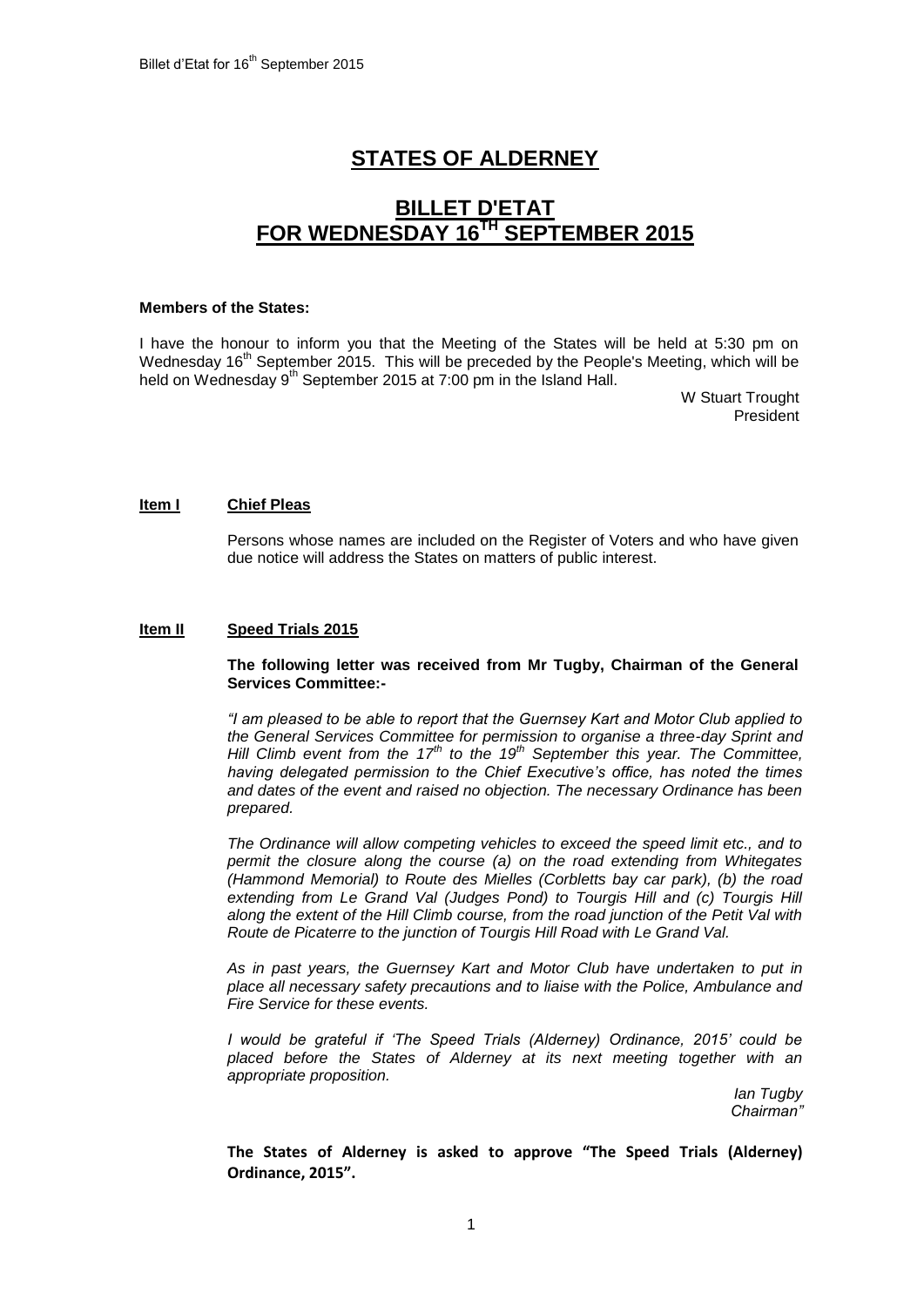## **Item III Alderney Electricity Limited – Capital Funding for Improvements to Distribution Grid**

#### **The following letter was received from Mr Neil Harvey, Chairman of the Policy and Finance Committee:-**

*"The States of Alderney is the majority shareholder in Alderney Electricity Limited (AEL) and therefore has a responsibility to ensure that the Company can continue to "maintain a supply of electricity for the use of all consumers for the time being entitled to be supplied" (The Alderney Electricity Concession Law, 1953, paragraph 16, section (2)) and for those consumers that may become so entitled in the future.*

In order to ensure continued and safe supply of electricity on the Island the *Company has highlighted significant improvements required to the distribution grid. The Policy & Finance Committee has agreed that those improvements should be*  funded by the States of Alderney, in order to ensure no additional costs are *transferred to AEL consumers.*

*The Policy and Finance Committee have agreed, subject to approval being granted by the States of Alderney and the completion of the relevant legal agreements, to acquire the assets comprising the upgraded electricity distribution grid. On completion of the upgrade programme, in return for meeting the funding shortfall, those assets will be leased back to AEL such that they may continue to operate the network on the States of Alderney's behalf.*

*The table below illustrates the drawdown amount required per annum from the States of Alderney over the 3 year period :-*

|               | 2015    | 2016     | 2017     | Total      |
|---------------|---------|----------|----------|------------|
| Phases $1-2$  | £20,000 |          |          |            |
| Phases 3-7    |         | £340.000 |          |            |
| Phases 8 - 10 |         |          | £840,000 |            |
| Total         |         |          |          | £1,200,000 |

*Principal Terms of Lease - Under the terms of the operating lease AEL will be responsible for:-*

- *Continuing to meet the company's obligations under the Alderney Electricity Concession Law 1953.*
- *Maintaining the functionality of the electricity distribution grid including any additions to the grid made, for example, following building developments.*
- *Ensuring that components of the grid are replaced at the end of their service life maintaining the same level of functionality.*
- *To meet all the revenue and capital costs associated with the maintenance and repair of the electricity distribution grid.*
- *AEL will submit quarterly progress reports detailing performance against programme and financial budgets.*
- *Progress will be subject to full audit and certification.*

*Initial discussions with the States of Guernsey via the Alderney Liaison Group, confirm that they are in agreement in principle with the above proposal. However it is noted that the States of Guernsey's final approval for the scheme will also be required, both as the second largest shareholder, and also for procurement purposes.*

*The issue has also highlighted the requirement for a full review of the Concession*  Law to be carried out at some future stage, however this is subject to further *debate.*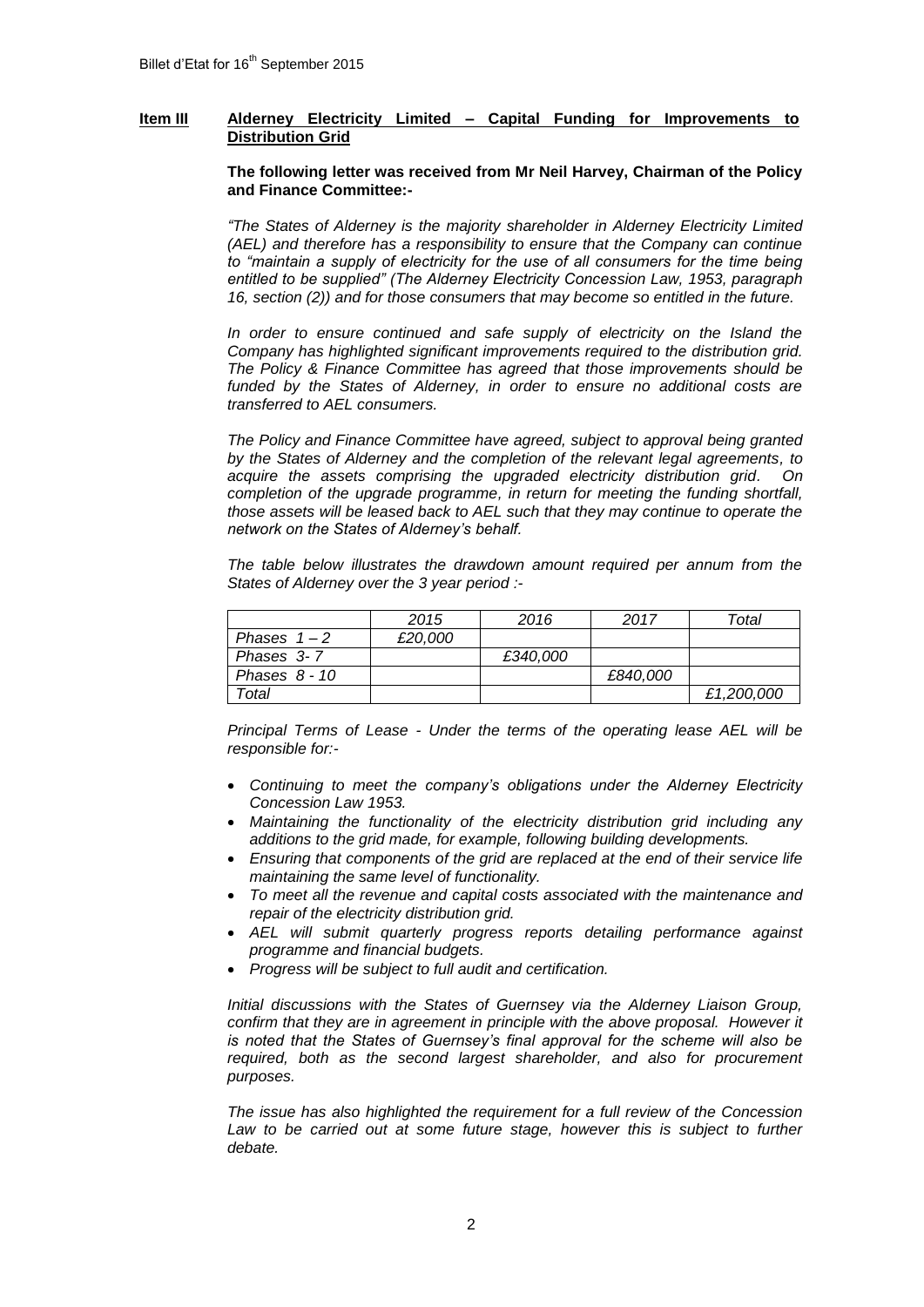*Further details of the proposed programme are given in the attachment, appendix A, to this letter of recommendation.*

*I would be grateful if this could be placed before the States at its September meeting together with appropriate propositions.*

> *Neil Harvey Chairman, Policy & Finance Committee"*

**The States of Alderney is asked to approve:-**

- **1. Granting Alderney Electricity Limited a maximum of £1.2M over the three years 2015 to 2017, to be funded from the States of Alderney Capital Account.**
- **2. Authorising the Chief Executive of the States of Alderney, in conjunction with the legal advisors of the States of Alderney, to agree and sign the Heads of Terms of Agreement and associated contracts.**
- **3. Authorising the Chief Executive of the States of Alderney, in conjunction with the legal advisors of the States of Alderney, to agree and sign the fully repairing Lease on transfer of the assets**

## **Item IV Questions and Reports**

**Report on Alderney Air Links from Mr Neil Harvey, Chairman of the Policy & Finance Committee:-**

## *"Alderney Air Links*

## *Purpose*

*The purpose of this report is to update the States on recent discussions and actions with both the States of Guernsey and Aurigny, to review, improve and sustain air links to and from Alderney.*

## *Background*

*The vital need for effective air links for Alderney, to maintain and encourage economic activity, to stabilise and hopefully increase our population and to preserve our unique community is increasingly being recognised both here and in Guernsey.*  However the long overdue transition from Trislanders to Dorniers is proving *extremely problematic with far too many 'crisis' situations when we are left with only one elderly aircraft to service our two routes for passengers, medivacs, mail and freight. Whilst we have no legal control over the actions of Aurigny, as members and taxpayers of the Bailiwick we seek to influence their actions, both directly and through their shareholders Treasury and Resources Department.*

## *Memorandum of Understanding*

*Hitherto, the only control exercised over Aurigny has been through a set of Shareholder Objectives, which so far as Alderney services are concerned refer only*  to maintenance of lifeline routes to and from the island, without any definition of *those. After an extended period of lobbying, we now have a draft Memorandum of Understanding setting out for the first time numbers of flight rotations, seats and fare structures on Alderney routes, and for which the management of Aurigny can be held accountable. These will need to be approved by Treasury and Resources Department and Aurigny, and of course the Policy and Finance Committee here in Alderney. They will by no means be the final word in our attempts to secure a better*  deal for our island, but they will include a quarterly review mechanism, formation of *an Aurigny 'User Group' and a closer working relationship between our own*